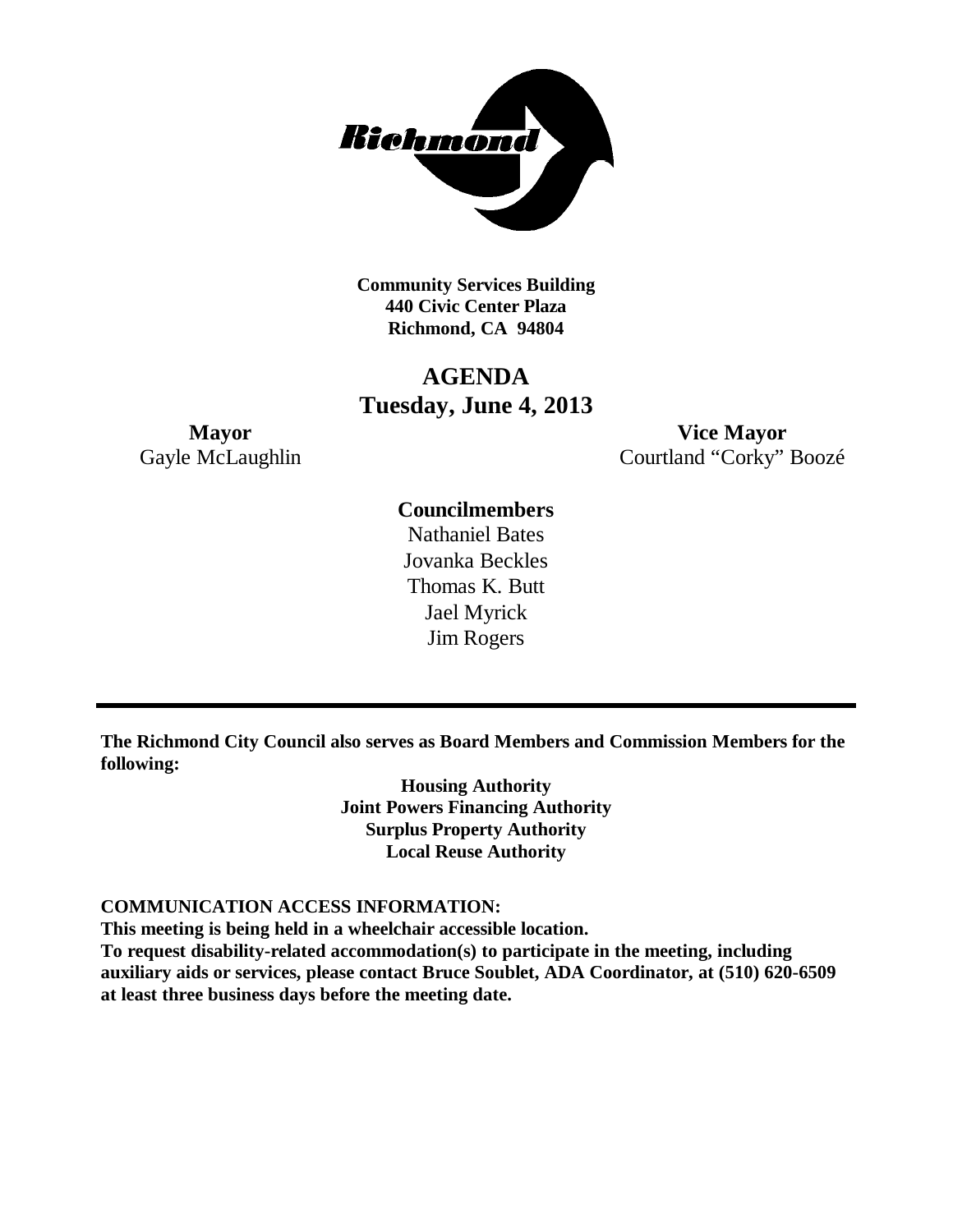# **MEETING PROCEDURES**

The City of Richmond encourages community participation at its City Council meetings and has established procedures that are intended to accommodate public input in a timely and time-sensitive way. As a courtesy to all members of the public who wish to participate in City Council meetings, please observe the following procedures:

**PUBLIC COMMENT ON AGENDA ITEMS:** Anyone who desires to address the City Council on items appearing on the agenda must complete and file a pink speaker's card with the City Clerk **prior** to the City Council's consideration of the item. Once the City Clerk has announced the item and discussion has commenced, no person shall be permitted to speak on the item other than those persons who have submitted their names to the City Clerk. Your name will be called when the item is announced for discussion. **Each speaker will be allowed TWO (2) MINUTES to address the City Council on NON-PUBLIC HEARING items listed on the agenda.**

**OPEN FORUM FOR PUBLIC COMMENT:** Individuals who would like to address the City Council on matters not listed on the agenda or on **Presentations, Proclamations and Commendations, Report from the City Attorney, or Reports of Officers** may do so under Open Forum. All speakers must complete and file a pink speaker's card with the City Clerk **prior** to the commencement of Open Forum. **The amount of time allotted to individual speakers shall be determined based on the number of persons requesting to speak during this item. The time allocation for each speaker will be as follows: 15 or fewer speakers, a maximum of 2 minutes; 16 to 24 speakers, a maximum of 1 and one-half minutes; and 25 or more speakers, a maximum of 1 minute.**

### **SPEAKERS ARE REQUESTED TO OCCUPY THE RESERVED SEATS IN THE FRONT ROW BEHIND THE SPEAKER'S PODIUM AS THEIR NAME IS ANNOUNCED BY THE CITY CLERK.**

**CONSENT CALENDAR:** Consent Calendar items are considered routine and will be enacted, approved or adopted by one motion unless a request for removal for discussion or explanation is received from the audience or the City Council. A member of the audience requesting to remove an item from the Consent Calendar must complete and file a speaker's card with the City Clerk **prior to the City Council's consideration of Agenda Review.** An item removed from the Consent Calendar may be placed anywhere on the agenda following the City Council's agenda review.

Any law enforcement officer on duty or whose service is commanded by the presiding officer shall be Sergeant-at-Arms of the Council meetings. He/she, or they, shall carry out all orders and instructions given by the presiding officer for the purpose of maintaining order and decorum at the Council meetings (City Council Rules of Procedure and Order Section III F, RMC Section 2.12.030).

**\*\*\*\*\*\*\*\*\*\*\*\*\*\*\*\*\*\*\*\*\*\*\*\*\*\*\*\*\*\*\*\*\*\*\*\*\*\*\*\*\*\*\*\*\*\*\*\*\*\*\*\*\*\*\*\*\*\***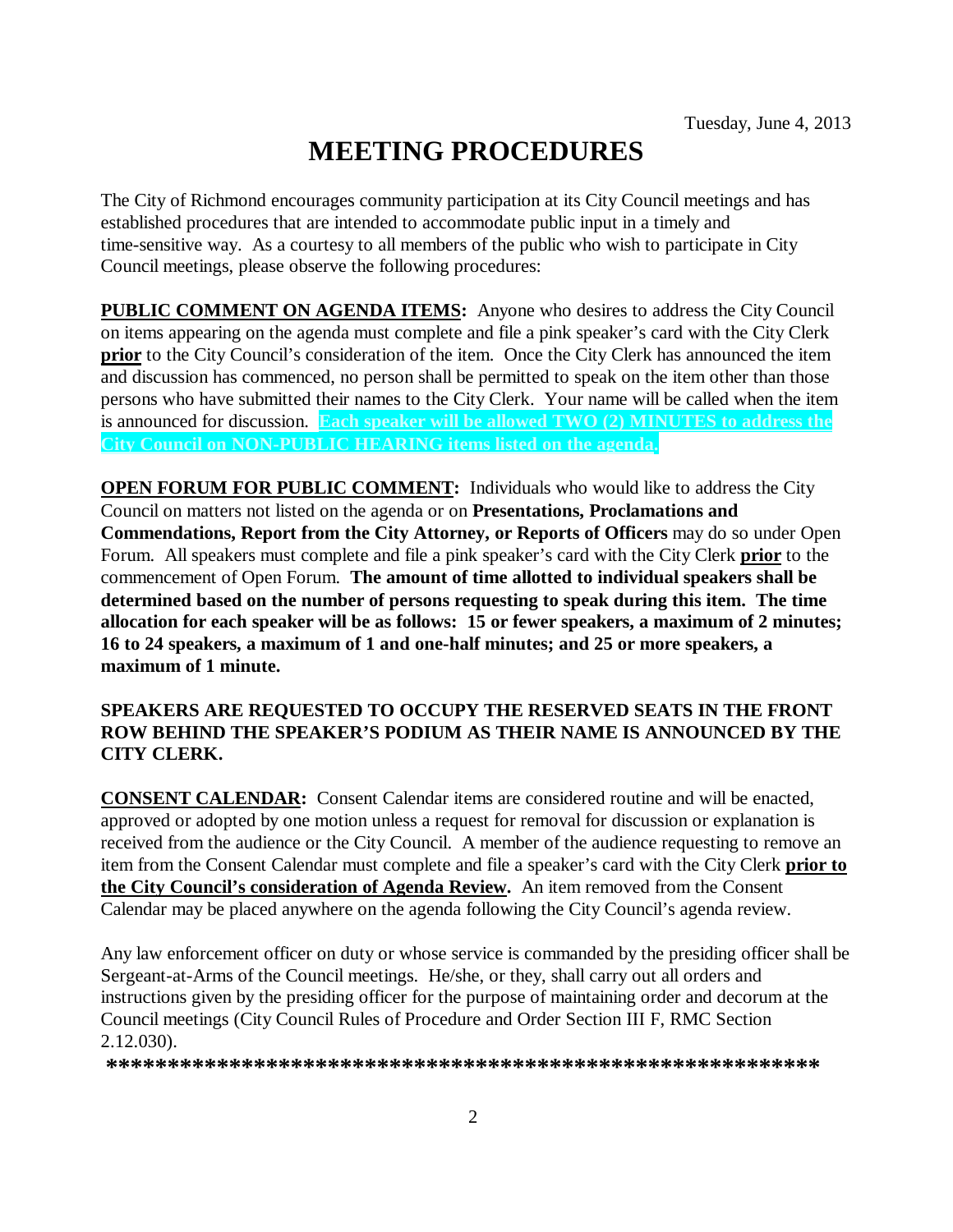# **EVENING OPEN SESSION**

#### 5:00 p.m.

### **A. ROLL CALL**

**B. PUBLIC COMMENT**

#### **C. ADJOURN TO CLOSED SESSION**

## **CLOSED SESSION**

Shimada Room of the Community Services Building

#### **A. CITY COUNCIL**

**A-1.** CONFERENCE WITH LABOR NEGOTIATORS (Government Code Section 54957.6):

> Agency designated representatives: Bill Lindsay, Jack Hughes, Bruce Soublet, and Lisa Stephenson Employee organization: International Federation of Professional and Technical Employees (IFPTE), Local 21

#### **A-2.** CONFERENCE WITH REAL PROPERTY NEGOTIATOR (Government Code Section 54956.8):

Property: Port of Richmond General Warehouse Agency negotiator(s): Bill Lindsay and Jim Matzorkis Negotiating parties: Golden Solar Power Group and MSH Group Under negotiation: Price and terms of payment

### **A-3.** PUBLIC EMPLOYEE PERFORMANCE EVALUATION (Government Code Section 54957.6):

Title: City Clerk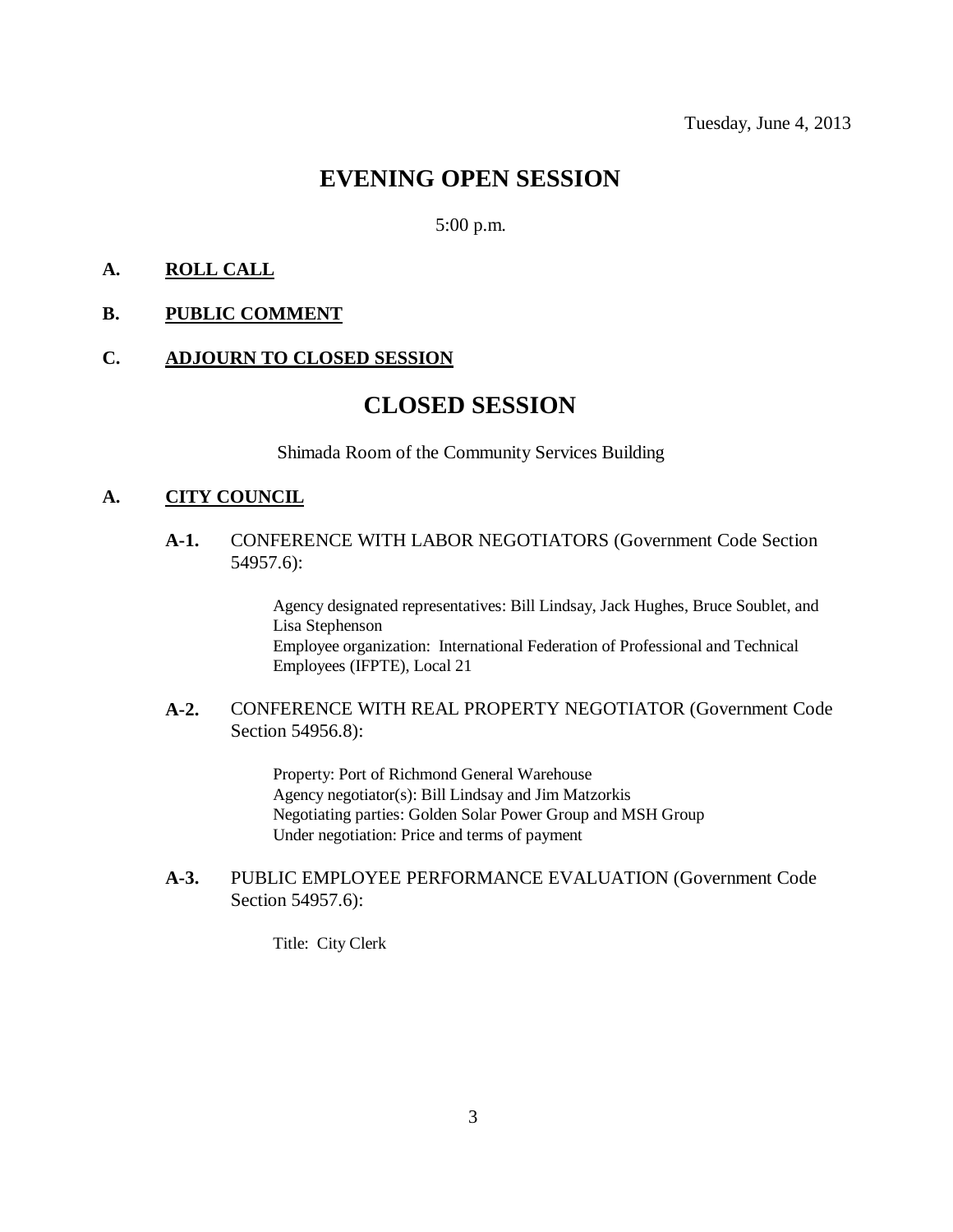# **REGULAR MEETING OF THE RICHMOND CITY COUNCIL**

6:30 p.m.

- **A. PLEDGE TO THE FLAG**
- **B. ROLL CALL**
- **C. STATEMENT OF CONFLICT OF INTEREST**
- **D. AGENDA REVIEW**
- **E. OPEN FORUM FOR PUBLIC COMMENT**

#### **F. REPORT FROM THE CITY ATTORNEY OF FINAL DECISIONS MADE AND NON-CONFIDENTIAL DISCUSSIONS HELD DURING CLOSED SESSION**

#### **G. CITY COUNCIL CONSENT CALENDAR**

- **G-1.** APPROVE a legal services agreement with Renne Sloan Holtzman & Sakai, LLP for advice regarding general municipal law matters and elections law assistance, in an amount not to exceed \$30,000, with a term expiration of June 30, 2014 - City Attorney's Office (Bruce Reed Goodmiller 620-6509).
- **G-2.** APPROVE a legal services agreement with Colantuono & Levin, P.C. for legal advice regarding options to increase revenues related to Proposition 218, and procedures required for implementation, in an amount not to exceed \$30,000, with a term expiration of June 30, 2014 - City Attorney's Office (Bruce Reed Goodmiller 620-6509).
- **G-3.** APPROVE a two-year contract with Hadronex, Inc. for the on-going operation and support of six hydrogen sulfide and four sewer system level monitors, in an amount not to exceed \$70,000 - Engineering Services Department (Chad Davisson 620-5486).
- **G-4.** APPROVE a one-year contract with Recall Total Information Management, Inc. to provide legacy retention mapping and disposition of off-site document storage files and record retention schedule review and analysis in an amount not to exceed \$35,500; contract term June 5, 2013, to December 31, 2013 - City Clerk's Office/City Attorney's Office (Diane Holmes 620-6513/Bruce Reed Goodmiller 620-6509).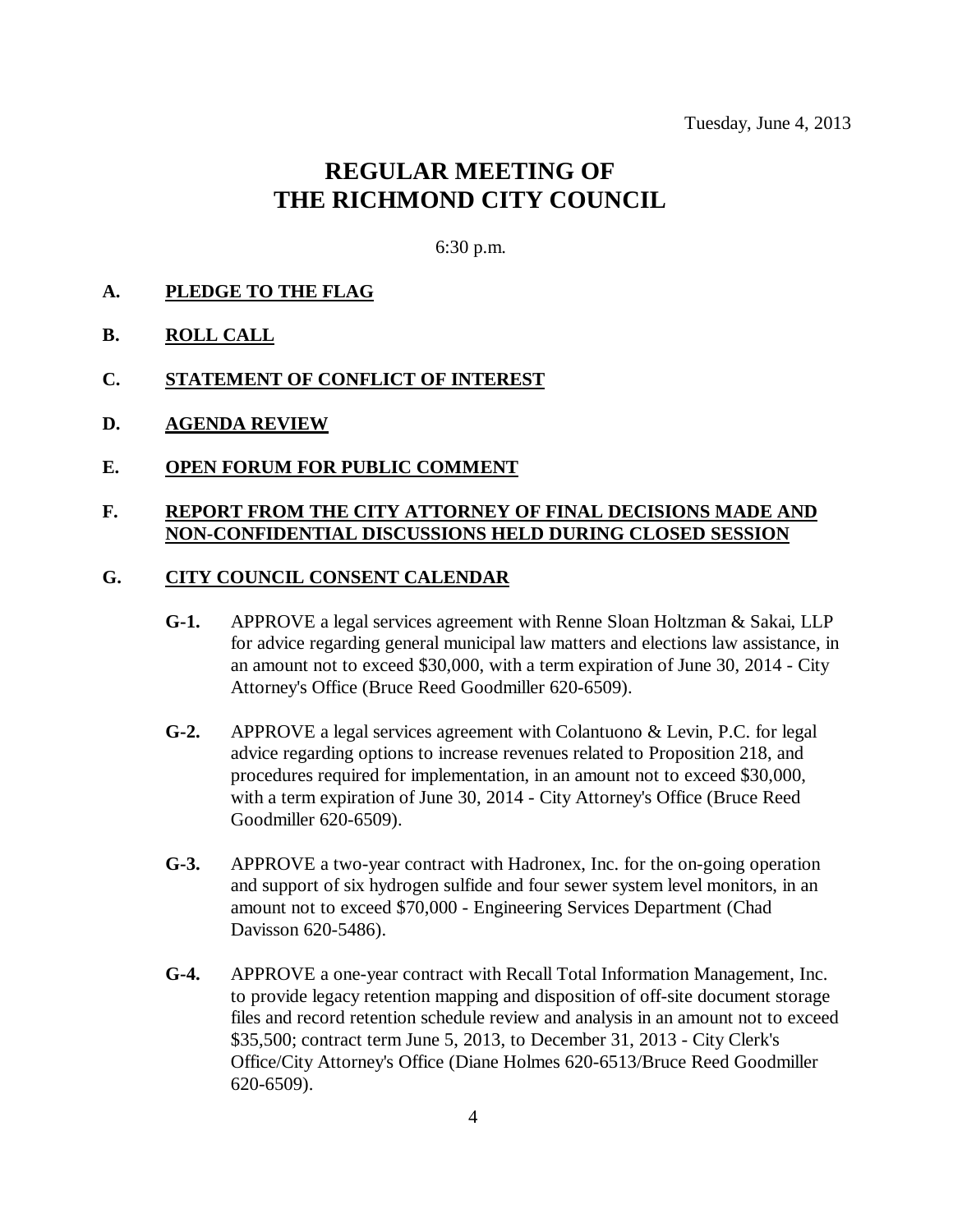- **G-5.** ADOPT a resolution approving the 2012/13 2016/17 Five-Year Financial Plan Finance Department (James Goins 620-6740).
- **G-6.** APPROVE the purchase of carbine rifles from Professional Police Supply Inc., dba Adamson Police Supply, in an amount not to exceed \$50,000 - Police Department (Chief Chris Magnus 621-1802).
- **G-7.** APPROVE a one-year software maintenance agreement with Kronos, Inc. for the Telestaff System that assists in managing overtime in the Police Department in an amount not exceed \$17,273.74 for the term from July 1, 2013, to June 30, 2014 - Police Department (Chief Chris Magnus 621-1802).
- **G-8.** ADOPT an ordinance (second reading) establishing the wages, salary, and compensation for the new classification of Community Services Technician II. The Personnel Board recommended the approval of the new classification at its April 25, 2013, meeting. The City Council approved the first reading of this item on May 21, 2013 - Human Resources Management Department (Lisa Stephenson 620-6600).
- **G-9.** ADOPT an ordinance (second reading) establishing the wages, salary, and compensation for the new classification of CCTV and Wireless Systems Specialist (Salary Range No. 063: \$6,734 - \$8,185). The Personnel Board recommended the approval of this new classification at its April 25, 2013, meeting, and the City Council approved the first reading of this item on May 21, 2013 - Human Resources Management Department (Lisa Stephenson 620-6600).
- **G-10.** ADOPT a resolution amending the City of Richmond's Position Classification Plan to add the new classification of CCTV and Wireless Systems Specialist. This will eliminate the need for an outside contractor to do this work and save the City more than \$150,000. The new position was approved by the City Personnel Board at its April 25, 2013 - Human Resources Management Department (Lisa Stephenson 620-6600).
- **G-11.** APPROVE a purchase with Omega Pacific Electric Supply, Inc. to provide 14 40ft galvanized street light poles for the Richmond Parkway in an amount not to exceed \$26,500 - Public Works Department (Yader A. Bermudez 231-3008).
- **G-12.** APPROVE a contract with Kevin W. Harper, CPA to conduct an internal audit of the Marina Lease Agreement in an amount not to exceed \$19,920 - Finance Department (James Goins 620-6740).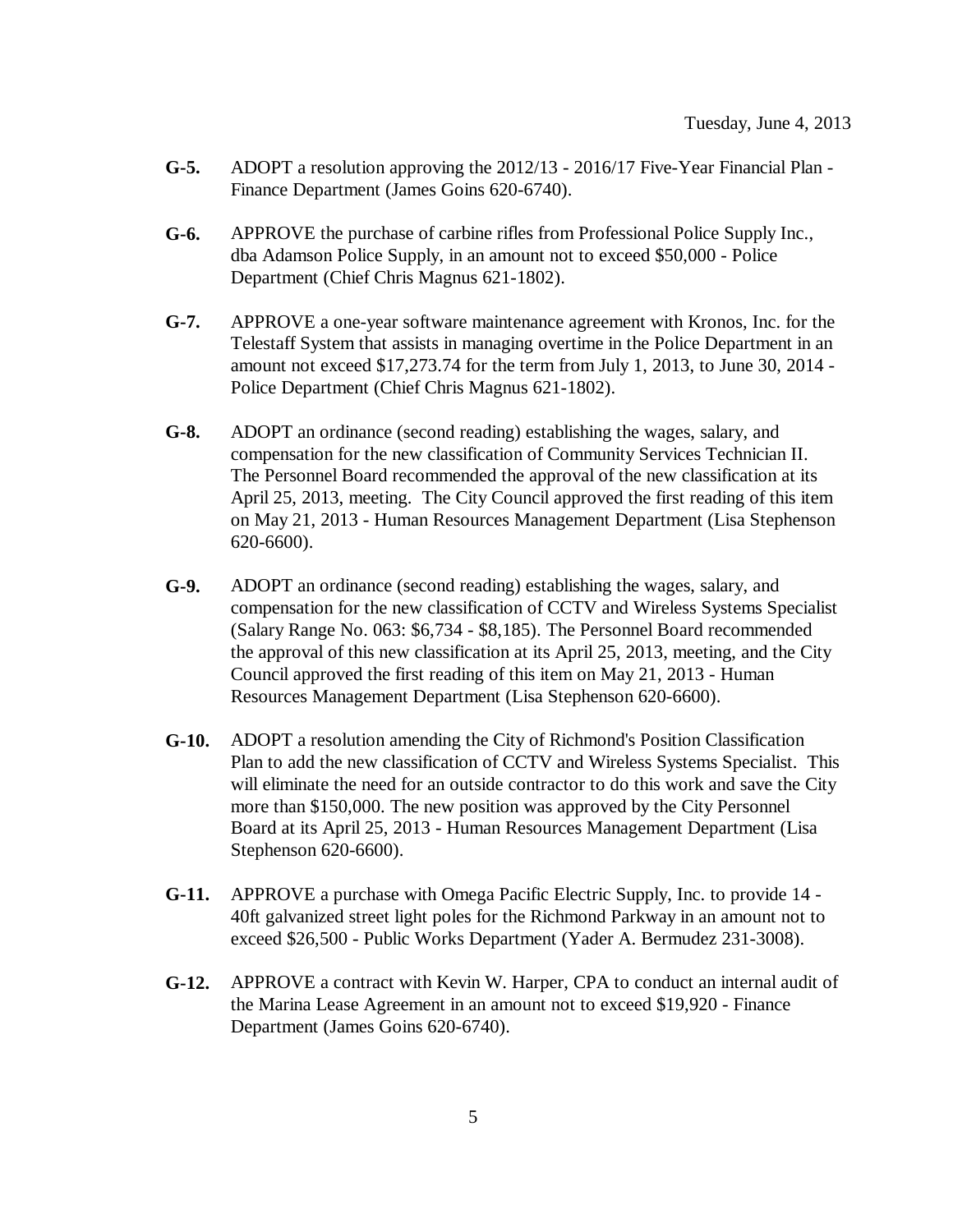- **G-13.** APPROVE the purchase of fitted AS-501 threat level IIIA ballistic helmets, to replace existing Police Department equipment, from Armor Source, LLC, in an amount not to exceed \$18,000 - Police Department (Chief Chris Magnus 621- 1802).
- **G-14.** APPROVE the minutes of the March 26, 2013, Special Richmond City Council Meeting; March 26, 2013, Special Joint Richmond City Council and West Contra Costa Unified School District Meeting; April 16, and May 7, 2013, Regular Richmond City Council Meetings - City Clerk's Office (Diane Holmes 620-6513).
- **G-15.** APPROVE the following appointments and re-appointments: Design Review Board: Brenda Munoz, incumbent, term expiring August 1, 2015; Point Molate Advisory Committee: Dorothy Gilbert, incumbent, term expiring May 30, 2015; Pam Stello, incumbent, term expiring May 30, 2015; Glenn Stephenson, new appointment, term expiring May 30, 2015; Police Commission: Yenny Velazquez, new appointment, term expiring November 1, 2016; Human Rights and Human Relations: Carole Johnson, new appointment, term expiring March 30, 2016 - Mayor McLaughlin (620-6503).

**Should any of the following continued items be removed from the Consent Calendar, they will be heard immediately following the approval of the Consent Calendar. All other items removed from the Consent Calendar will be placed at the end of the agenda for consideration.**

- **G-16.** APPROVE Amendment No. 6 to the Kronick Moskovitz legal services agreement for legal representation related to the City of Richmond's intervention in the Chevron property tax appeal litigation, increasing the amount by \$300,000 to a total amount of \$800,000 - City Attorney's Office (Bruce Reed Goodmiller 620- 6509). **This item was continued from the May 21, 2013, meeting**.
- **G-17.** APPROVE the following appointment and re-appointments: Point Molate Advisory Committee: Eileen Whitty, incumbent, term expiring May 30, 2015; Jeanne Kortz, incumbent, term expiring May 30, 2015; Economic Development Commision: Ann Roulac, new appointment, term expiring March 30, 2016 - Mayor McLaughlin (620-6503). **This item was continued from the May 21, 2013, meeting.**

#### **H. PUBLIC HEARINGS**

**H-1.** ADOPT a resolution on the proposed increase, 2.45% based on Consumer Price Index inflation, in annual assessments for the Hilltop Landscape Maintenance District for the 2013-2014 Fiscal Year - Public Works Department (Yader A. Bermudez 231-3008).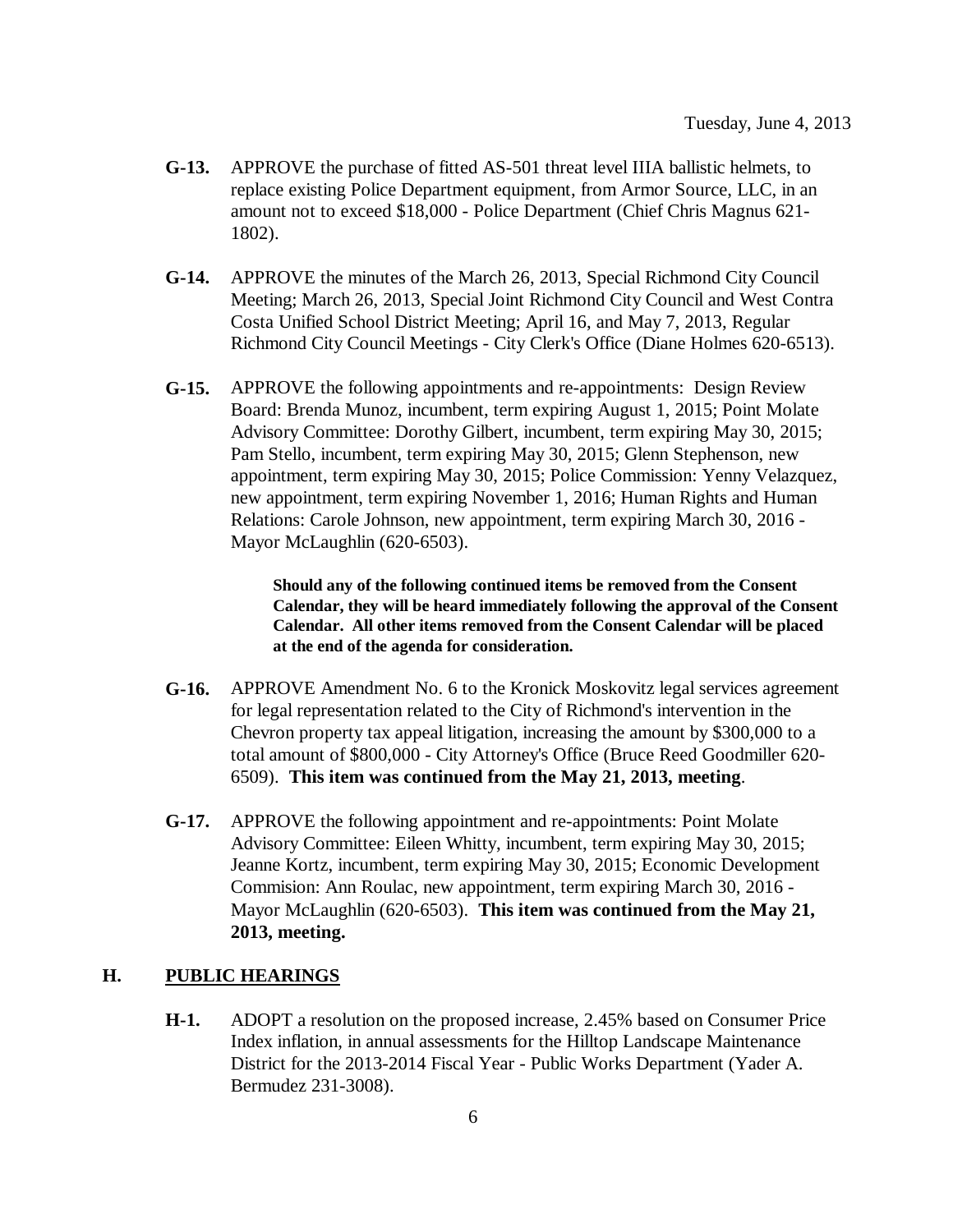- **H-2.** ADOPT a resolution on the proposed increase, 3% based on Consumer Price Index inflation, in annual assessments for the Marina Bay Landscaping and Lighting Maintenance District for the 2013-2014 Fiscal Year - Public Works Department (Yader A. Bermudez 231-3008).
- **H-3. CONTINUE to June 18, 2013,** a public hearing to approve the transfer of Richmond Compassionate Care's permit from a C-3 zone to a C-2 zone to continue to operate as a medical marijuana collective at 425 South 2nd Street in substantial compliance with the application submitted on or about May 2, 2011, and again on April 16, 2013 - Police Department (Chief Chris Magnus 621-1802).
- **H-4. CONTINUE to June 18, 2013,** a public hearing to rename 15th Street between Nevin Plaza and Macdonald Avenue to Village Lane - City Clerk's Office (Diane Holmes 620-6514).

### **I. RESOLUTIONS**

**I-1.** ADOPT a resolution in support of the California Senate Life Act Bills, and authorize the city manager to send a letter urging support by the California Legislature and the governor - Councilmember Butt (236-7435), Mayor McLaughlin (620-6503), and Councilmember Beckles (620-6568). **This item was continued from the May 21, 2013, meeting.**

### **J. ORDINANCES**

**J-1.** ADOPT an urgency ordinance declaring a 45-day moratorium on the acceptance, processing, and approval of applications for Second-Hand Dealers, including but not limited to "Cash for Gold" businesses in any zoning district within the City - Planning and Building Services Department (Richard Mitchell 620-6706). **This item was continued from the May 21, 2013, meeting.**

### **K. COUNCIL AS A WHOLE**

- **K-1.** CONSIDER a ban on alcohol billboards near schools in Richmond Councilmembers Rogers (857-5725), Beckles (620-6568), and Myrick (620- 6861). **This item was continued from the May 7 and 21, 2013, meetings**.
- **K-2.** DISCUSS and provide direction to staff regarding items placed on the City Council Agenda - Vice Mayor Boozé (620-6593) and Councilmember Bates (620-6743). **This item was continued from the May 21, 2013, meeting.**